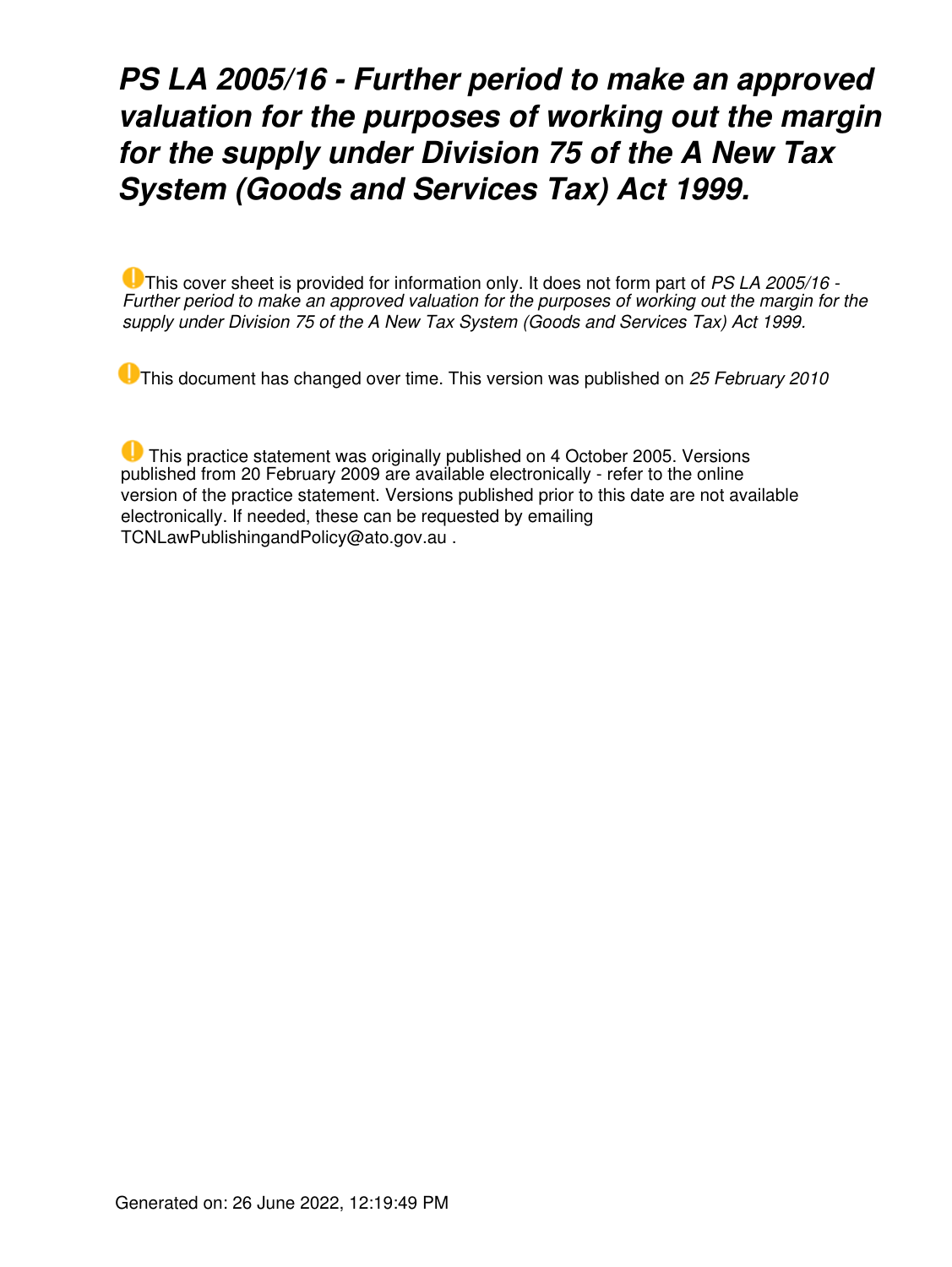

## **Practice Statement Law Administration**

**PS LA 2005/16** 

This practice statement was originally published on 4 October 2005. Versions published from 20 February 2009 are available electronically – refer to the online version of the practice statement. Versions published prior to this date are not available electronically. If needed, these can be obtained from the [Corporate Policy and Process Unit](mailto:LPSMaintenanceandSupport@ato.gov.au) in Law and Practice.

#### **FOI status: may be released**

*This practice statement is issued under the authority of the Commissioner and must be read in conjunction with Law Administration Practice Statement PS LA 1998/1. It must be followed by Australian Tax Office (ATO) staff unless doing so creates unintended consequences. Where this occurs ATO staff must follow their Business Line's escalation process.* 

### **SUBJECT: Further period to make an approved valuation for the purposes of working out the margin for the supply under Division 75 of the** *A New Tax System (Goods and Services Tax) Act 1999***.**

#### **PURPOSE: To provide guidance on the circumstances that the Commissioner will consider in determining whether to allow a further period to obtain an approved valuation.**

| <b>Table of contents</b>                                                                                           | <b>Paragraphs</b> |
|--------------------------------------------------------------------------------------------------------------------|-------------------|
| <b>STATEMENT</b>                                                                                                   |                   |
| Background                                                                                                         |                   |
| Circumstances where the Commissioner may for good reason allow a<br>further period to obtain an approved valuation | 8                 |
| Requests to the ATO to exercise the discretion                                                                     | 10                |
| <b>Review Rights</b>                                                                                               | 14                |

#### **STATEMENT**

#### **Background**

- 1. Section 75-35 of the *A New Tax System* (*Goods and Services Tax) Act 1999* (GST Act) provides that the Commissioner may, by legislative instrument, determine in writing requirements for making valuations for the purposes of Division 75 of the GST Act. A valuation made in accordance with those requirements is an approved valuation.
- 2. For the purposes of working out the GST on a supply under the margin scheme, the following determinations have been made under section 75-35 of the GST Act:
	- (i) *A New Tax System* (*Goods and Services Tax*) *Margin Scheme Valuation Requirements Determination MSV 2005/3* (MSV 2005/3); and
	- (ii) *A New Tax System* (*Goods and Services Tax*) *Margin Scheme Valuation Requirements Determination MSV 2009/1* (MSV 2009/1).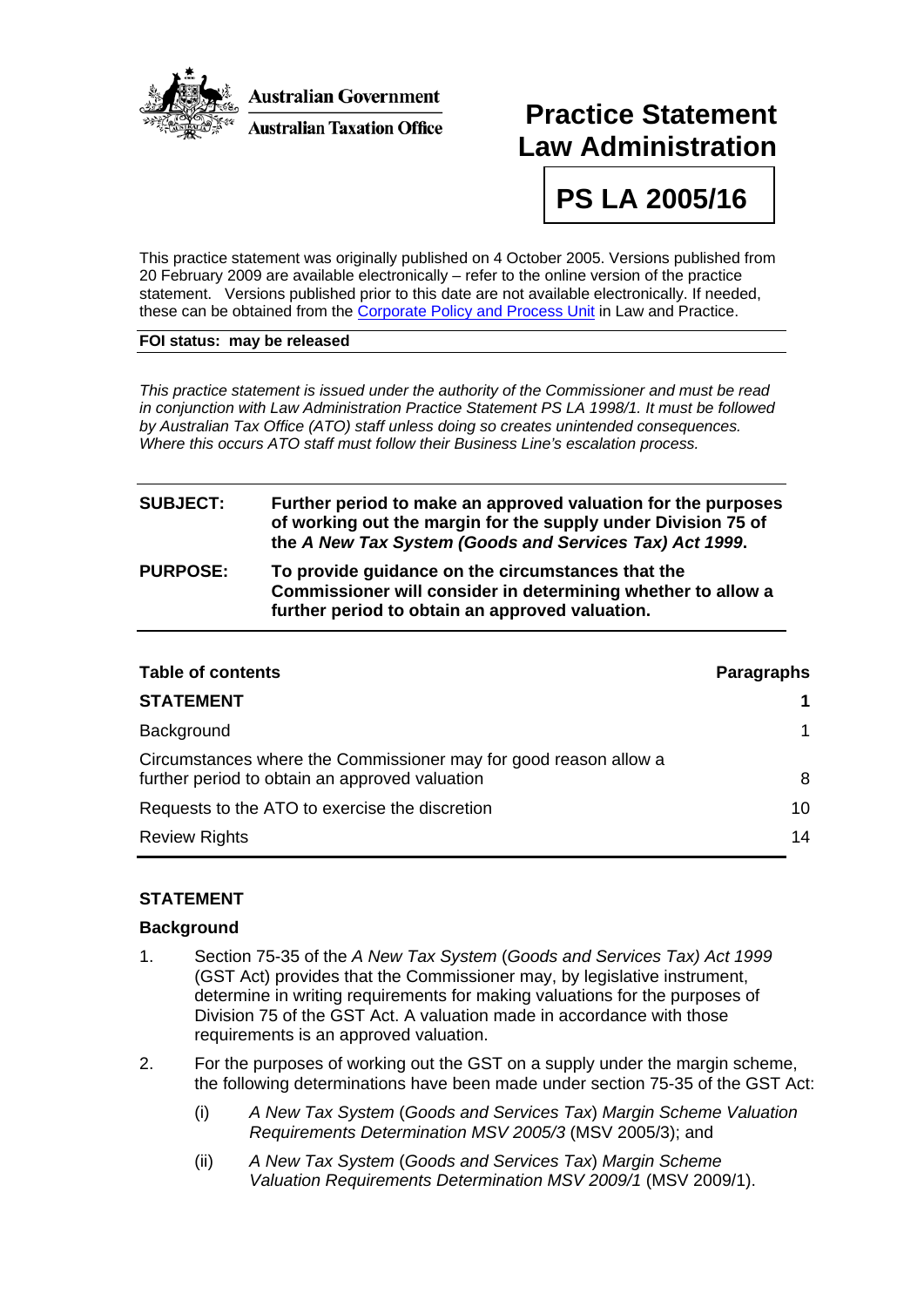- 3. Each determination (other than in respect of Method 4 in MSV 2009/1) provides that a valuation must be made within the timeframes in paragraphs 4 to 6 of this practice statement.
- 4. The valuation must be made by the due date for lodgment of the supplier's Activity Statement for the tax period to which the GST on the supply is attributable, unless the Commissioner has allowed a further period under paragraph 75-5(1A)(b) of the GST Act for the supplier and recipient to agree in writing that the margin scheme is to apply in working out the GST on the supply.<sup>[1](#page-2-0)</sup>
- 5. If the Commissioner has allowed a further period under paragraph 75-5(1A)(b) of the GST Act, the valuation must be made by the later of:
	- (i) if MSV [2](#page-2-1)005/3 applies: $^2$ 
		- 6 weeks from the further period that the Commissioner has allowed under paragraph 75-5(1A)(b) of the GST Act; or
		- 6 weeks from the date of the Commissioner's decision to extend the further period under paragraph 75-5(1A)(b) of the GST Act; or
	- (ii) if MSV 2009/1 applies: $3$ 
		- 8 weeks from the further period that the Commissioner has allowed under paragraph 75-5(1A)(b) of the GST Act; or
		- 8 weeks from the date of the Commissioner's decision to extend the further period under paragraph 75-5(1A)(b) of the GST Act.
- 6. If the valuation is not undertaken within the time periods specified in paragraphs 4 and 5 of this practice statement, the Commissioner may for good reason allow an additional period to obtain a valuation.
- 7. This practice statement sets out the circumstances the Commissioner will consider in determining whether to exercise the discretion referred to in paragraph 6 of this practice statement to allow a further period to obtain a valuation.

#### **Circumstances where the Commissioner may for good reason allow a further period to obtain an approved valuation**

- 8. In considering whether to exercise the discretion to allow a further period to obtain an approved valuation, the Commissioner will look at the circumstances of each case to consider what would be fair and reasonable to all the parties. In doing so, the Commissioner will consider the delay in obtaining an approved valuation, the explanation for the delay and any other relevant circumstances, bearing in mind that this is an ameliorating provision designed to avoid injustice.<sup>[4](#page-2-3)</sup> While each case will need to be considered on its individual merits, ordinarily the Commissioner will allow a further period to obtain an approved valuation in the following circumstances:
	- (a) a supplier obtained a valuation that is not an approved valuation (an invalid valuation), for example, a valuation obtained from other than a

<span id="page-2-0"></span>j <sup>1</sup> Law Administration Practice Statement PS LA 2005/15 sets out the circumstances when the Commissioner will exercise the discretion in paragraph 75-5(1A)(b) of the GST Act. 2 Applies from 1 December 2005 and before 1 March 2010.

<span id="page-2-1"></span>

<span id="page-2-2"></span> $3$  Applies from 1 March 2010 for valuations obtained by the supplier, and before 1 March 2010 for valuations obtained by the Commissioner.

<span id="page-2-3"></span><sup>4</sup> *Brown v. Commissioner of Taxation (Cth)* (1999) 99 ATC 4516; (1999) 42 ATR 118; [1999] FCA 563 at para 59; appeal dismissed in *Commissioner of Taxation (Cth) v. Brown* [1999] FCA 1198; (1999) 99 ATC 4852; (1999) 42 ATR 672..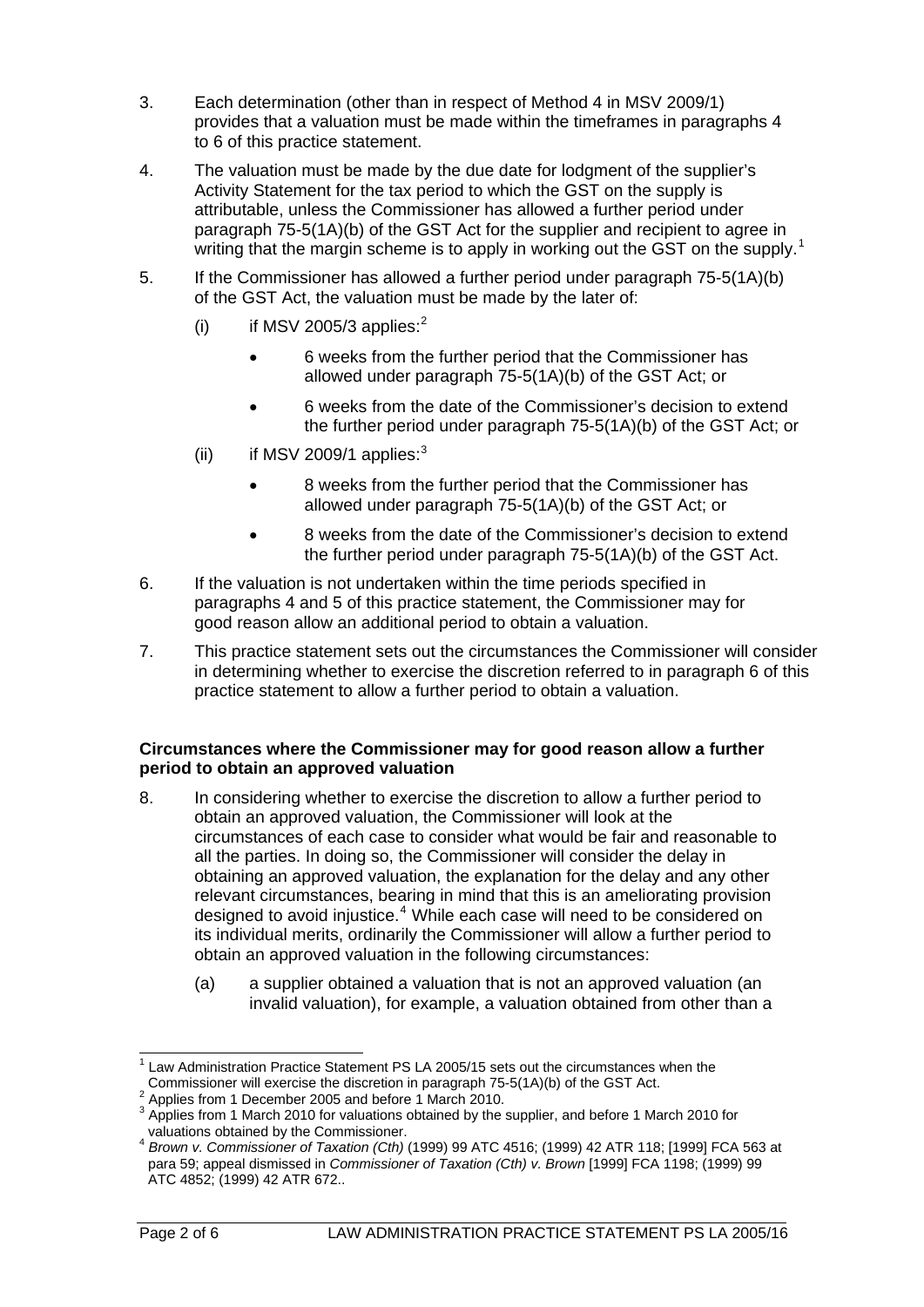professional valuer, or a valuation obtained from a professional valuer that is contrary to professional standards recognised in Australia;

- (b) the parties contracted on the basis that the supply is GST-free, input taxed or otherwise non-taxable, but the supply is a taxable supply;
- (c) genuine mistake, for instance, the supplier:
	- mistakenly believed that a valuation was not required; or
	- mistakenly believed that a valuation had already been obtained;
- (d) inadvertent oversight, for example, where the supplier and recipient agree to use the margin scheme but the supplier:
	- forgot to instruct the valuer; or
	- failed to notice that the valuer had not valued all the lots in a subdivision;
- (e) a valuation not undertaken for reasons outside the control of the parties, for example:
	- settlement is close to the end of a tax period and the supplier has taken reasonable steps to obtain a valuation on time, but there is insufficient time to obtain one; or
	- any other reasons outside the control of the parties that a valuation is not undertaken.
- 9. The Commissioner ordinarily will not allow a further period to obtain an approved valuation if the Commissioner considers that the granting of a further period is sought to allow the supplier or the recipient to obtain a benefit that is contrary to the scheme of the GST Act.<sup>[5](#page-3-0)</sup>

#### **Requests to the ATO to exercise the discretion**

- 10. It is not necessary to request the Commissioner to exercise the discretion to extend the period for obtaining a valuation, unless the issue is raised by the ATO, where:
	- the supplier is merely substituting an approved valuation for an invalid valuation; and
	- the value determined under the approved valuation does not exceed the amount purportedly determined under the invalid valuation.
- 11. In all other circumstances, requests for the discretion to be exercised should be made in writing by the supplier to the ATO.
- 12. The ATO will advise the supplier in writing whether the discretion has been exercised or not. If the discretion is exercised, the notification will specify the further time period allowed. If the discretion is not exercised, the ATO will include the reasons in the response.
- 13. Any decision to exercise the discretion must be approved by an Executive Level 2 officer (or above).

<span id="page-3-0"></span>l <sup>5</sup> *Federal Commissioner of Taxation v. Asiamet (No.1) Resources Pty Ltd* (2004) 137 FCR 146; [2004] FCAFC 73.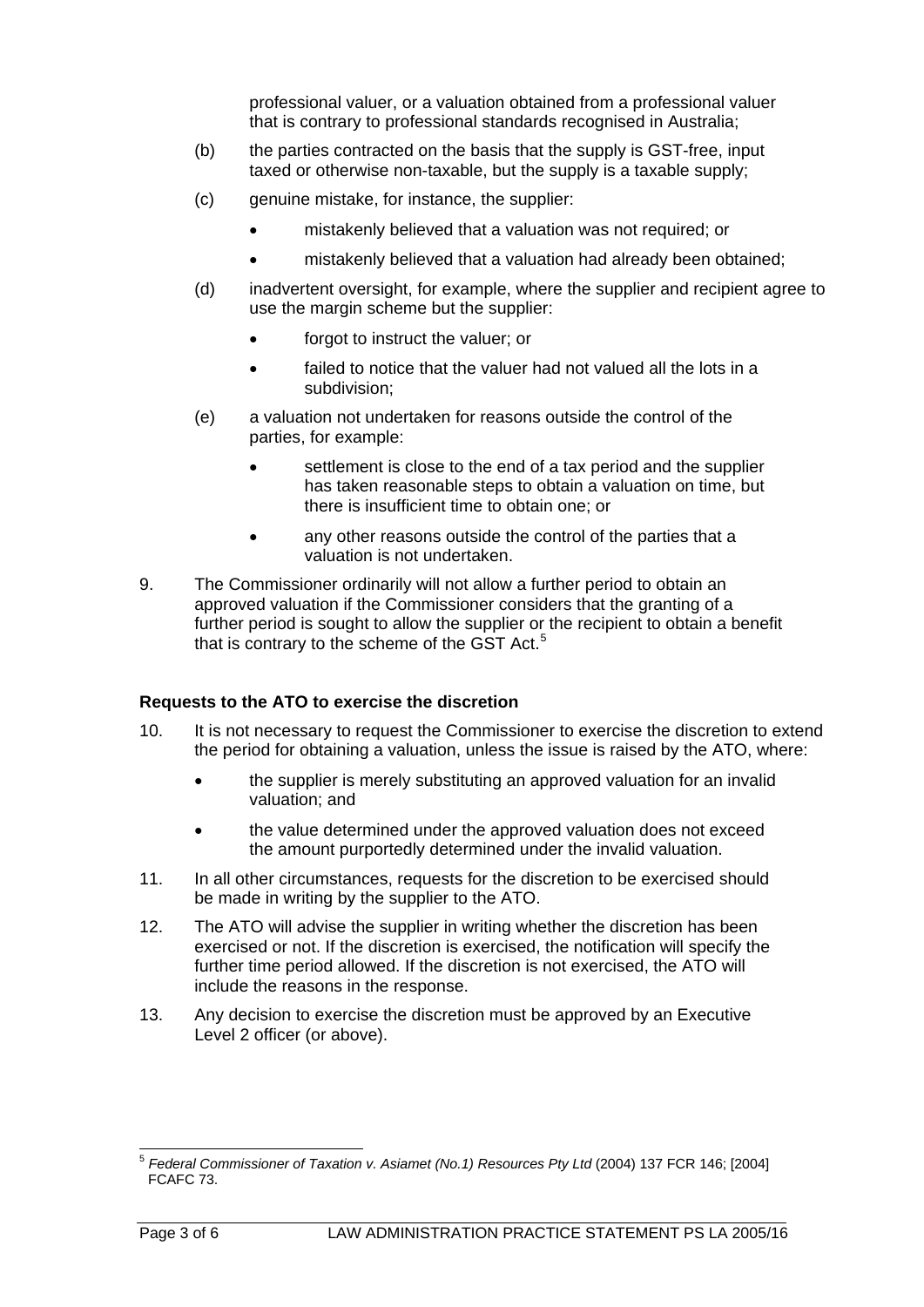#### **Review Rights**

14. A decision not to exercise the discretion to extend the period for obtaining an approved valuation is not a reviewable GST decision under subsection 110-50(2) of the *Tax Administration Act 1953*. However, if a taxpayer feels the Commissioner has made a mistake in not exercising the discretion, in the interests of sound administration, the ATO would generally review the decision, as mentioned in the Taxpayers' Charter.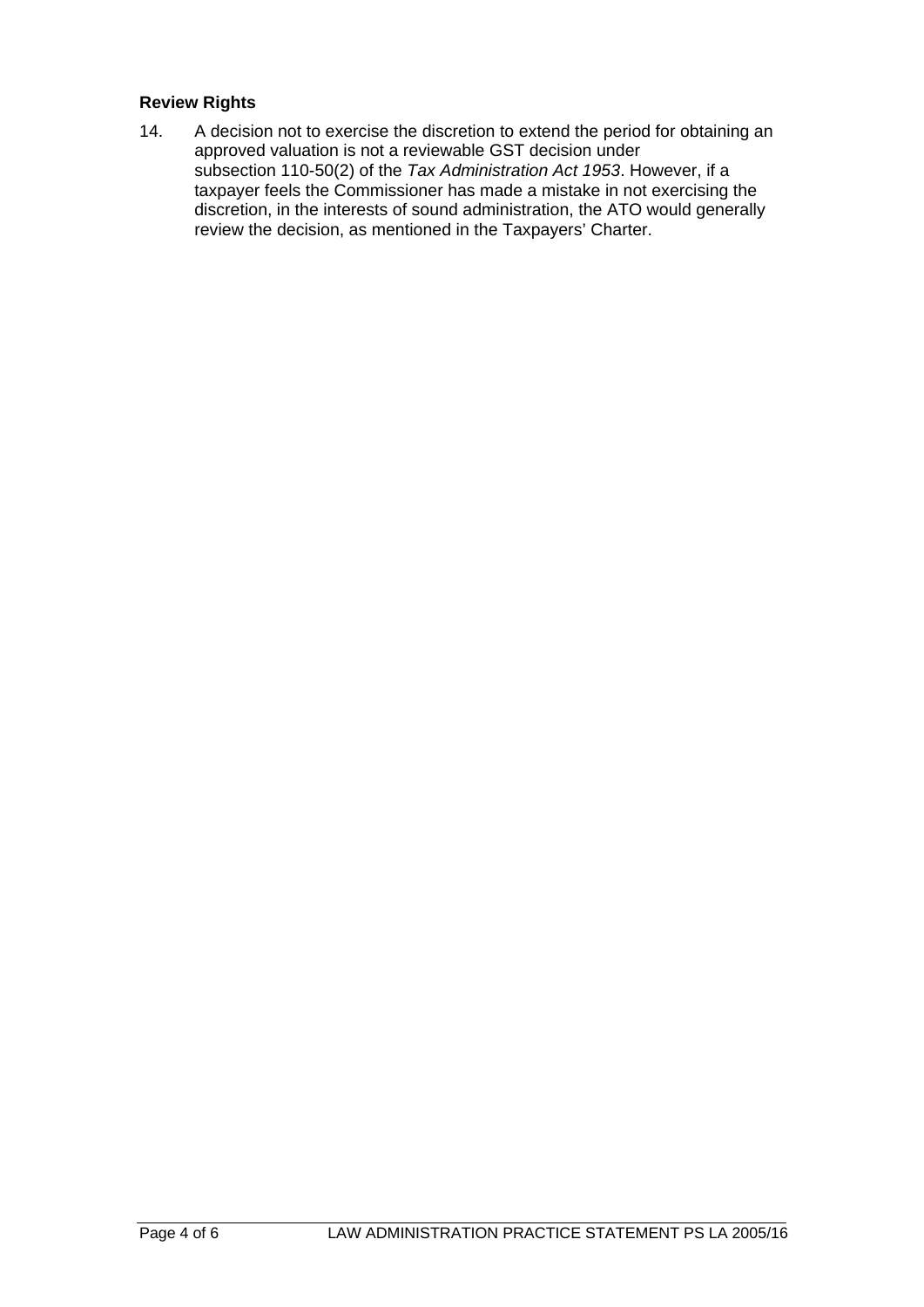## **Amendment history**

| Date of amendment | Part                   | <b>Comment</b>                                                                                                           |
|-------------------|------------------------|--------------------------------------------------------------------------------------------------------------------------|
| 25 February 2010  | Paragraph 2            | Added reference to determination<br>MSV 2009/1                                                                           |
|                   | Paragraph 3            | Updated to include determination<br>MSV 2009/1.                                                                          |
|                   | Paragraph 5            | Amended to include 8 week<br>timeframe allowed under<br>determination MSV 2009/1<br>Updated to include footnote 2 and 3. |
|                   | Paragraph 14           | Updated legislative provision and<br>reference to the Commissioner and<br>Australian Tax Office.                         |
|                   | Contact details        | Updated.                                                                                                                 |
|                   | Related public rulings | Updated.                                                                                                                 |
| 20 February 2009  | Contact details        | Updated.                                                                                                                 |
| 25 February 2008  | Contact details        | Updated.                                                                                                                 |